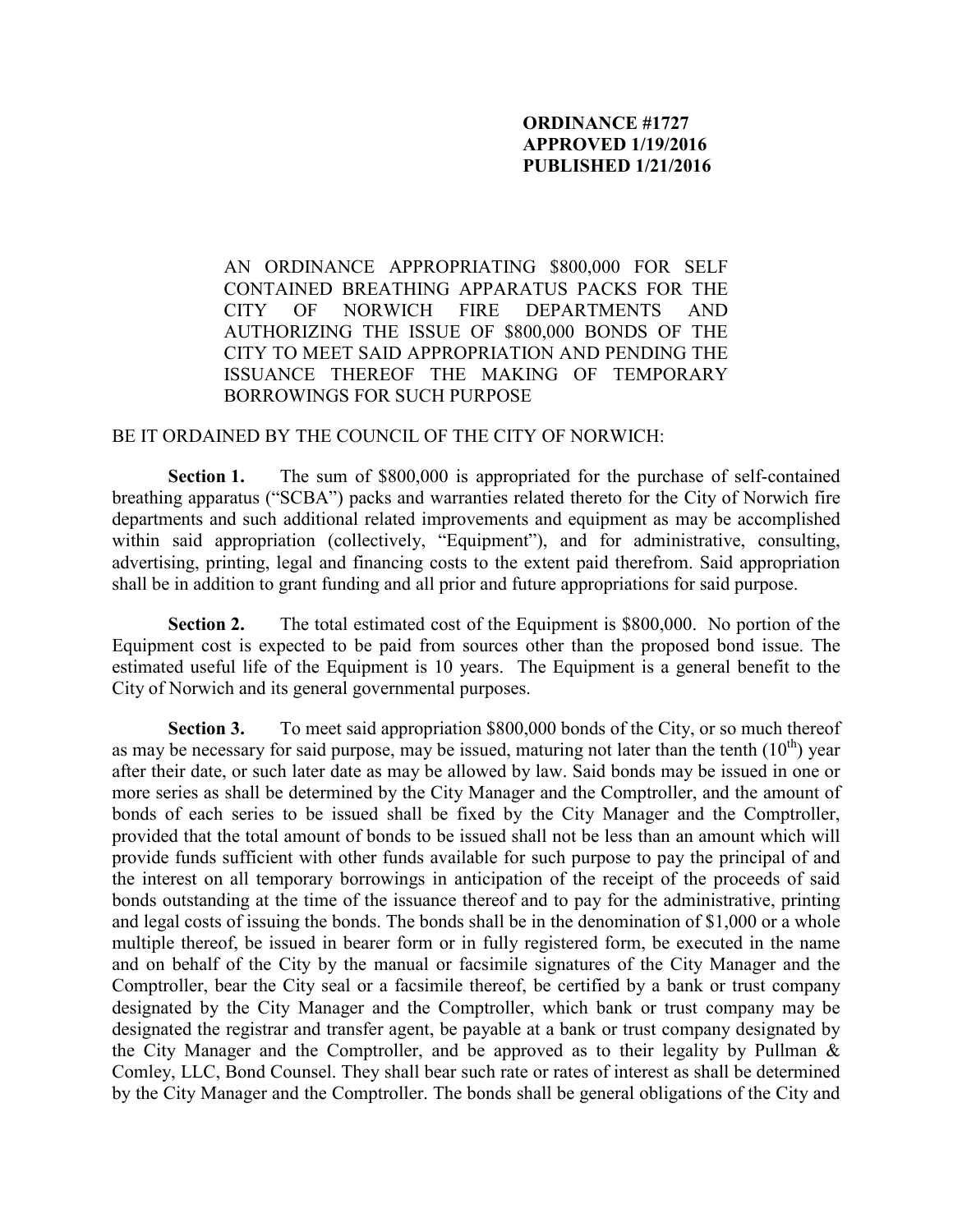each of the bonds shall recite that every requirement of law relating to its issue has been duly complied with, that such bond is within every debt and other limit prescribed by law, that the full faith and credit of the City are pledged to the payment of the principal thereof and the interest thereon and shall be paid from property taxation to the extent not paid from other funds available for the payment thereof. The aggregate principal amount of the bonds, annual installments of principal, redemption provisions, if any, the date, time of issue and sale and other terms, details and particulars of such bonds, shall be determined by the City Manager and the Comptroller in accordance with the requirements of the General Statutes of Connecticut, as amended. In connection with the issuance of any bonds or notes authorized herein, the City may exercise any power delegated to municipalities pursuant to Section 7-370b, including the authority to enter into agreements moderating interest rate fluctuation, provided any such agreement or exercise of authority shall be approved by the City Council. In order to meet the capital cash flow expenditure needs of the City, the City Manager and Comptroller are authorized to allocate and reallocate expenditures incurred for the Equipment to any bonds or notes of the City outstanding as of the date of such allocation, and the bonds or notes to which such expenditures have been allocated shall be deemed to have been issued for such purpose, including the bonds and notes and Equipment herein authorized.

**Section 4.** The issue of the bonds aforesaid and of all other bonds or notes of the City heretofore authorized but not yet issued, as of the effective date of this ordinance, would not cause the indebtedness of the City to exceed any debt limit calculated in accordance with law.

**Section 5.** Said bonds shall be sold by the City Manager and Comptroller in a competitive offering or by negotiation, in their discretion. If sold at competitive offering, the bonds shall be sold upon sealed proposals, auction or similar process, at not less than par and accrued interest on the basis of the lowest net or true interest cost to the City.

**Section 6.** The City Manager and the Comptroller are authorized to make temporary borrowings in anticipation of the receipt of the proceeds of any series of said bonds. Notes evidencing such borrowings shall be signed by the manual or facsimile signatures of the City Manager and the Comptroller, have the seal of the City or a facsimile thereof affixed, be payable at a bank or trust company designated by the City Manager and the Comptroller, be certified by a bank or trust company designated by the City Manager and the Comptroller pursuant to Section 7-373 of the General Statutes of Connecticut, as amended, and be approved as to their legality by Pullman & Comley, LLC, Bond Counsel. They shall be issued with maturity dates which comply with the provisions of the General Statutes governing the issuance of such notes, as the same may be amended from time to time. The notes shall be general obligations of the City and each of the notes shall recite that every requirement of law relating to its issue has been duly complied with, that such note is within every debt and other limit prescribed by law, that the full faith and credit of the City are pledged to the payment of the principal thereof and the interest thereon and shall be paid from property taxation to the extent not paid from other funds available for the payment thereof. The net interest cost on such notes, including renewals thereof, and the expense of preparing, issuing and marketing them, to the extent paid from the proceeds of such renewals or said bonds, shall be included as a cost of the Equipment. Upon the sale of said bonds the proceeds thereof, to the extent required, shalt be applied forthwith to the payment of the principal of and the interest on any such temporary borrowings then outstanding or shall be deposited with a hank or trust company in trust for such purpose.